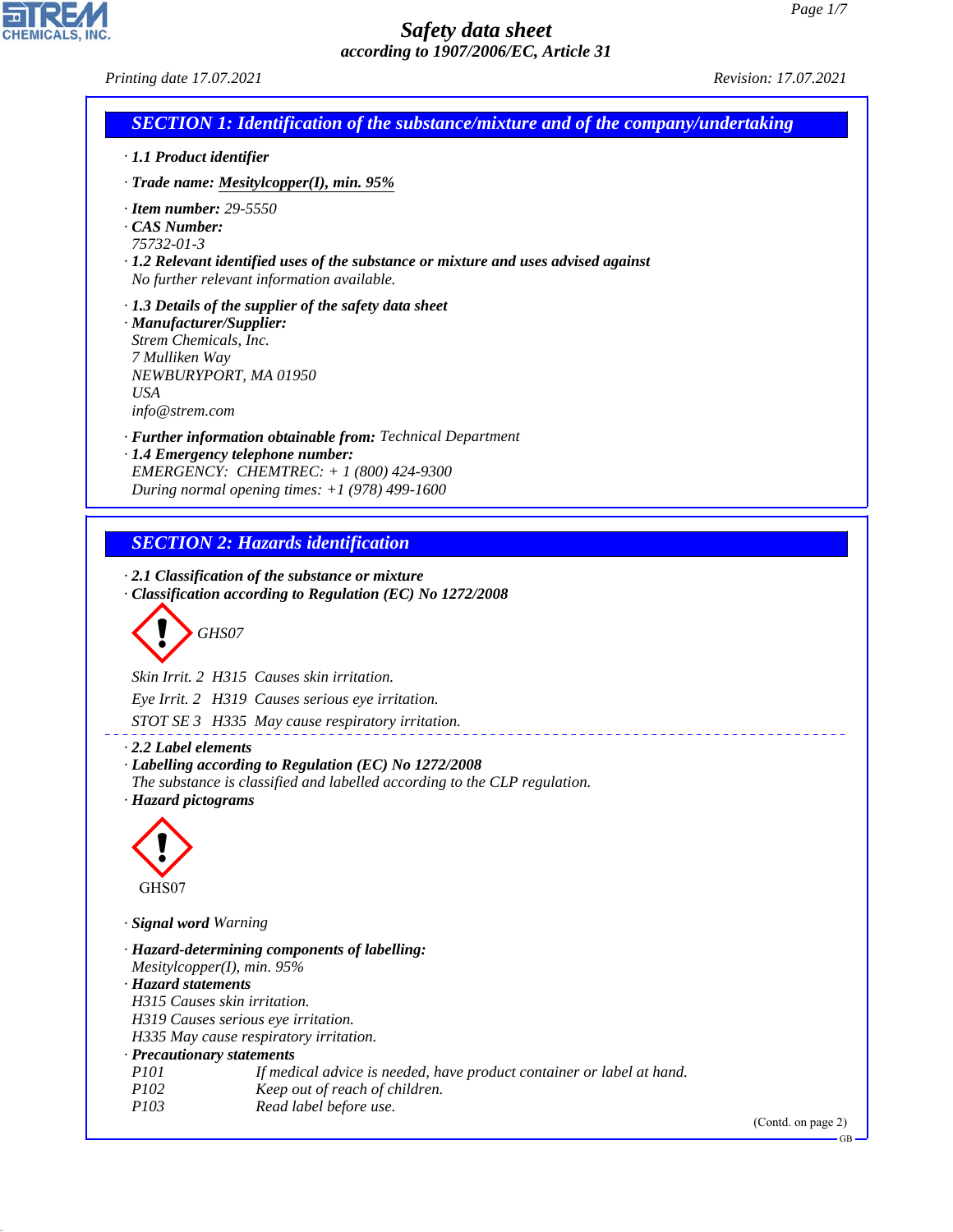*Printing date 17.07.2021 Revision: 17.07.2021*

## *Trade name: Mesitylcopper(I), min. 95%*

|                           | (Contd. of page $1$ )                                                                                 |
|---------------------------|-------------------------------------------------------------------------------------------------------|
| P231                      | Handle under inert gas.                                                                               |
| P <sub>235</sub>          | Keep cool.                                                                                            |
|                           | P305+P351+P338 IF IN EYES: Rinse cautiously with water for several minutes. Remove contact lenses, if |
|                           | present and easy to do. Continue rinsing.                                                             |
| $P403 + P233$             | Store in a well-ventilated place. Keep container tightly closed.                                      |
| <i>P410</i>               | Protect from sunlight.                                                                                |
| <i>P501</i>               | Dispose of contents/container in accordance with local/regional/national/international                |
|                           | regulations.                                                                                          |
| $\cdot$ 2.3 Other hazards |                                                                                                       |

*· Results of PBT and vPvB assessment*

*· PBT: Not applicable.*

*· vPvB: Not applicable.*

## *SECTION 3: Composition/information on ingredients*

*· 3.1 Chemical characterisation: Substances*

*· CAS No. Description*

*75732-01-3 Mesitylcopper(I), min. 95%*

## *SECTION 4: First aid measures*

- *· 4.1 Description of first aid measures*
- *· General information: Immediately remove any clothing soiled by the product.*
- *· After inhalation: In case of unconsciousness place patient stably in side position for transportation.*
- *· After skin contact: Immediately wash with water and soap and rinse thoroughly.*
- *· After eye contact:*
- *Rinse opened eye for several minutes under running water. If symptoms persist, consult a doctor.*
- *· After swallowing: If symptoms persist consult doctor.*
- *· 4.2 Most important symptoms and effects, both acute and delayed No further relevant information available.*
- *· 4.3 Indication of any immediate medical attention and special treatment needed*
- *No further relevant information available.*

## *SECTION 5: Firefighting measures*

*· 5.1 Extinguishing media*

- *· Suitable extinguishing agents: Use fire extinguishing methods suitable to surrounding conditions.*
- *· 5.2 Special hazards arising from the substance or mixture No further relevant information available.*
- *· 5.3 Advice for firefighters*
- *· Protective equipment: No special measures required.*

## *SECTION 6: Accidental release measures*

- *· 6.1 Personal precautions, protective equipment and emergency procedures Not required.*
- *· 6.2 Environmental precautions: No special measures required.*

*· 6.3 Methods and material for containment and cleaning up: Dispose contaminated material as waste according to item 13. Ensure adequate ventilation.*

*· 6.4 Reference to other sections*

44.1.1

*See Section 7 for information on safe handling. See Section 8 for information on personal protection equipment.*

(Contd. on page 3)

GB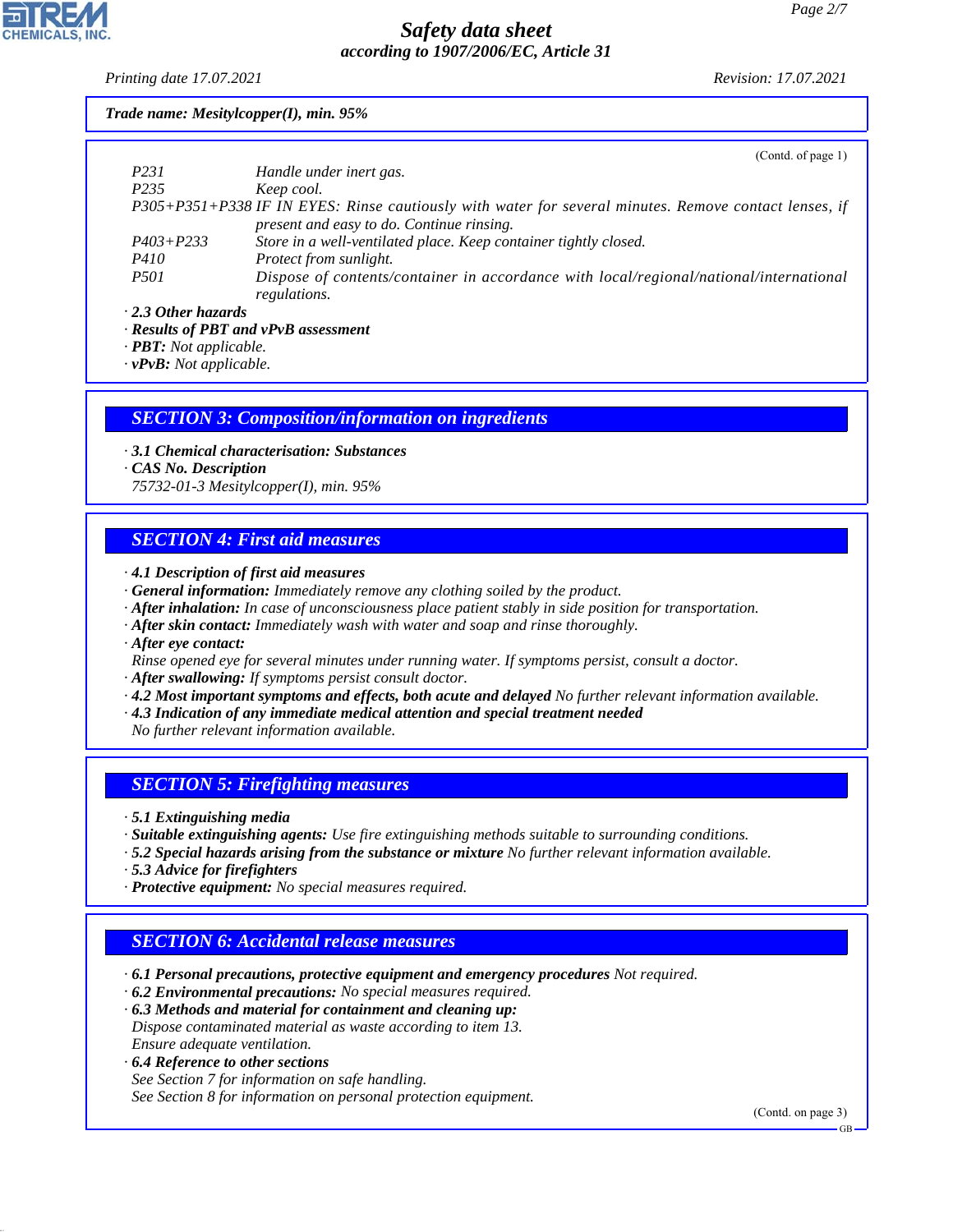*Printing date 17.07.2021 Revision: 17.07.2021*

(Contd. of page 2)

*Trade name: Mesitylcopper(I), min. 95%*

*See Section 13 for disposal information.*

## *SECTION 7: Handling and storage*

*· 7.1 Precautions for safe handling Ensure good ventilation/exhaustion at the workplace.*

*· Handling: Handle under inert gas.*

- *· Information about fire and explosion protection: No special measures required.*
- *· 7.2 Conditions for safe storage, including any incompatibilities*

*· Storage:*

*Keep cool.*

*Store contents under inert gas.*

*Protect from sunlight.*

- *· Requirements to be met by storerooms and receptacles: No special requirements.*
- *· Information about storage in one common storage facility: Not required.*
- *· Further information about storage conditions:*
- *Keep container tightly sealed.*
- *Store in cool, dry conditions in well sealed receptacles.*
- *· Recommended storage temperature: Store at temperatures not exceeding -18 °C. Keep cool.*
- *· 7.3 Specific end use(s) No further relevant information available.*

### *SECTION 8: Exposure controls/personal protection*

- *· Additional information about design of technical facilities: No further data; see item 7.*
- *· 8.1 Control parameters*
- *· Ingredients with limit values that require monitoring at the workplace: Not required.*
- *· Additional information: The lists valid during the making were used as basis.*
- *· 8.2 Exposure controls*
- *· Personal protective equipment:*
- *· General protective and hygienic measures: Keep away from foodstuffs, beverages and feed. Immediately remove all soiled and contaminated clothing Wash hands before breaks and at the end of work. Avoid contact with the eyes and skin.*
- *· Respiratory protection:*
- *In case of brief exposure or low pollution use respiratory filter device. In case of intensive or longer exposure use self-contained respiratory protective device.*
- *· Protection of hands:*



44.1.1

\_S*Protective gloves*

*The glove material has to be impermeable and resistant to the product/ the substance/ the preparation. Due to missing tests no recommendation to the glove material can be given for the product/ the preparation/ the chemical mixture.*

*Selection of the glove material on consideration of the penetration times, rates of diffusion and the degradation · Material of gloves*

*The selection of the suitable gloves does not only depend on the material, but also on further marks of quality and varies from manufacturer to manufacturer.*

(Contd. on page 4)

GB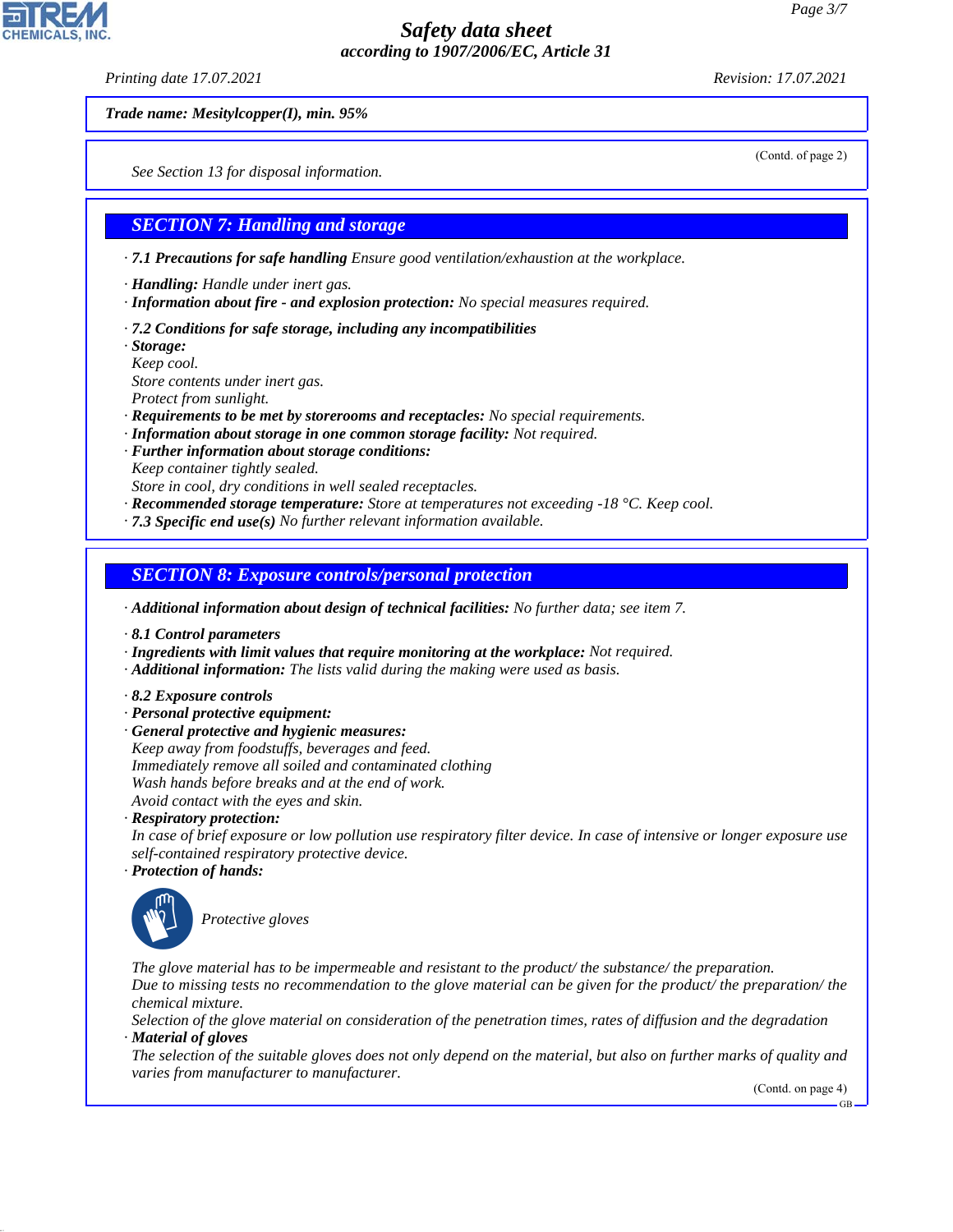*Printing date 17.07.2021 Revision: 17.07.2021*

| Trade name: Mesitylcopper(I), min. 95%                                       |                                                                                                                                   |
|------------------------------------------------------------------------------|-----------------------------------------------------------------------------------------------------------------------------------|
| · Penetration time of glove material<br>observed.<br>$\cdot$ Eye protection: | (Contd. of page 3)<br>The exact break through time has to be found out by the manufacturer of the protective gloves and has to be |
| Tightly sealed goggles                                                       |                                                                                                                                   |
| .9.1 Information on basic physical and chemical properties                   |                                                                                                                                   |
| · General Information                                                        |                                                                                                                                   |
| $\cdot$ Appearance:                                                          |                                                                                                                                   |
| Form:                                                                        | Powder                                                                                                                            |
| Colour:                                                                      | Light orange colour                                                                                                               |
| $\cdot$ Odour:                                                               | Characteristic                                                                                                                    |
| · Odour threshold:                                                           | Not determined.                                                                                                                   |
| $\cdot$ pH-value:                                                            | Not applicable.                                                                                                                   |
| · Change in condition                                                        |                                                                                                                                   |
| Melting point/freezing point:                                                | Undetermined.                                                                                                                     |
| Initial boiling point and boiling range: Undetermined.                       |                                                                                                                                   |
| · Flash point:                                                               | Not applicable.                                                                                                                   |
| · Flammability (solid, gas):                                                 | Not determined.                                                                                                                   |
| · Ignition temperature:                                                      |                                                                                                                                   |
| Decomposition temperature:                                                   | Not determined.                                                                                                                   |
| · Auto-ignition temperature:                                                 | Not determined.                                                                                                                   |
| $\cdot$ Explosive properties:                                                | Product does not present an explosion hazard.                                                                                     |
| · Explosion limits:                                                          |                                                                                                                                   |
| Lower:                                                                       | Not determined.                                                                                                                   |
| <b>Upper:</b>                                                                | Not determined.                                                                                                                   |
| · Vapour pressure:                                                           | Not applicable.                                                                                                                   |
| · Density:                                                                   | Not determined.                                                                                                                   |
| · Relative density                                                           | Not determined.                                                                                                                   |
| · Vapour density                                                             | Not applicable.                                                                                                                   |
| $\cdot$ Evaporation rate                                                     | Not applicable.                                                                                                                   |
| · Solubility in / Miscibility with                                           |                                                                                                                                   |
| water:                                                                       | <i>Insoluble.</i>                                                                                                                 |
| · Partition coefficient: n-octanol/water:                                    | Not determined.                                                                                                                   |
| · Viscosity:                                                                 |                                                                                                                                   |
| Dynamic:                                                                     | Not applicable.                                                                                                                   |
| Kinematic:                                                                   | Not applicable.                                                                                                                   |
| · Solvent content:                                                           |                                                                                                                                   |
| <b>Organic solvents:</b>                                                     | $0.0\%$                                                                                                                           |
| $VOC$ (EC)                                                                   | 0.00%                                                                                                                             |
| Solids content:                                                              | 100.0%                                                                                                                            |
|                                                                              | (Contd. on page 5)                                                                                                                |

44.1.1

CHEMICALS, INC.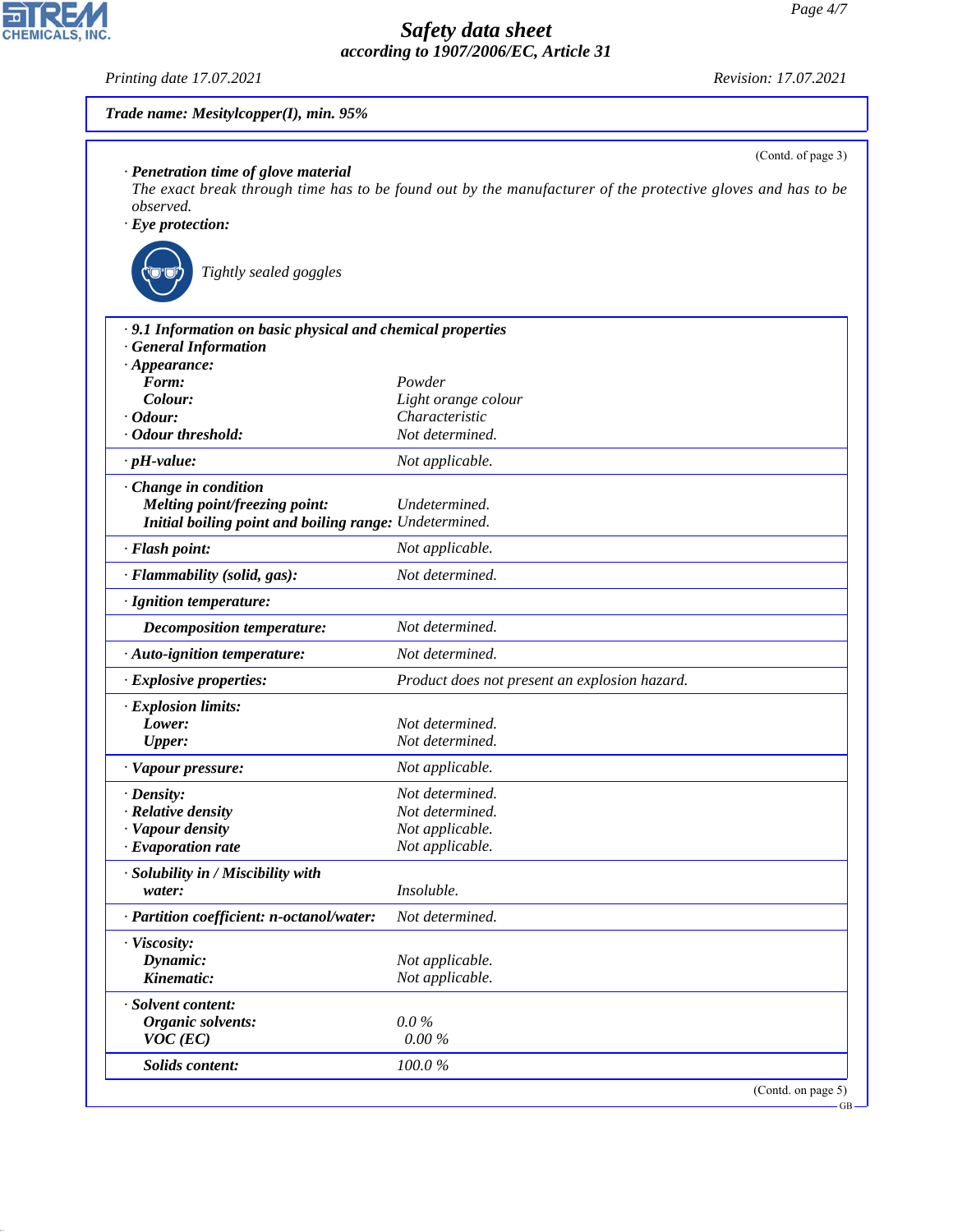*Printing date 17.07.2021 Revision: 17.07.2021*

(Contd. of page 4)

*Trade name: Mesitylcopper(I), min. 95%*

*· 9.2 Other information No further relevant information available.*

### *SECTION 10: Stability and reactivity*

- *· 10.1 Reactivity No further relevant information available.*
- *· 10.2 Chemical stability*
- *· Thermal decomposition / conditions to be avoided: No decomposition if used according to specifications.*
- *· 10.3 Possibility of hazardous reactions No dangerous reactions known.*
- *· 10.4 Conditions to avoid No further relevant information available.*
- *· 10.5 Incompatible materials: No further relevant information available.*

*· 10.6 Hazardous decomposition products: No dangerous decomposition products known.*

#### *SECTION 11: Toxicological information*

*· 11.1 Information on toxicological effects*

- *· Acute toxicity Based on available data, the classification criteria are not met.*
- *· Primary irritant effect:*
- *· Skin corrosion/irritation*
- *Causes skin irritation.*
- *· Serious eye damage/irritation Causes serious eye irritation.*
- *· Respiratory or skin sensitisation Based on available data, the classification criteria are not met.*
- *· CMR effects (carcinogenity, mutagenicity and toxicity for reproduction)*
- *· Germ cell mutagenicity Based on available data, the classification criteria are not met.*
- *· Carcinogenicity Based on available data, the classification criteria are not met.*
- *· Reproductive toxicity Based on available data, the classification criteria are not met.*
- *· STOT-single exposure*
- *May cause respiratory irritation.*
- *· STOT-repeated exposure Based on available data, the classification criteria are not met.*
- *· Aspiration hazard Based on available data, the classification criteria are not met.*

## *SECTION 12: Ecological information*

- *· 12.1 Toxicity*
- *· Aquatic toxicity: No further relevant information available.*
- *· 12.2 Persistence and degradability No further relevant information available.*
- *· 12.3 Bioaccumulative potential No further relevant information available.*
- *· 12.4 Mobility in soil No further relevant information available.*
- *· Additional ecological information:*
- *· General notes: Not known to be hazardous to water.*
- *· 12.5 Results of PBT and vPvB assessment*
- *· PBT: Not applicable.*
- *· vPvB: Not applicable.*

44.1.1

*· 12.6 Other adverse effects No further relevant information available.*

(Contd. on page 6)

GB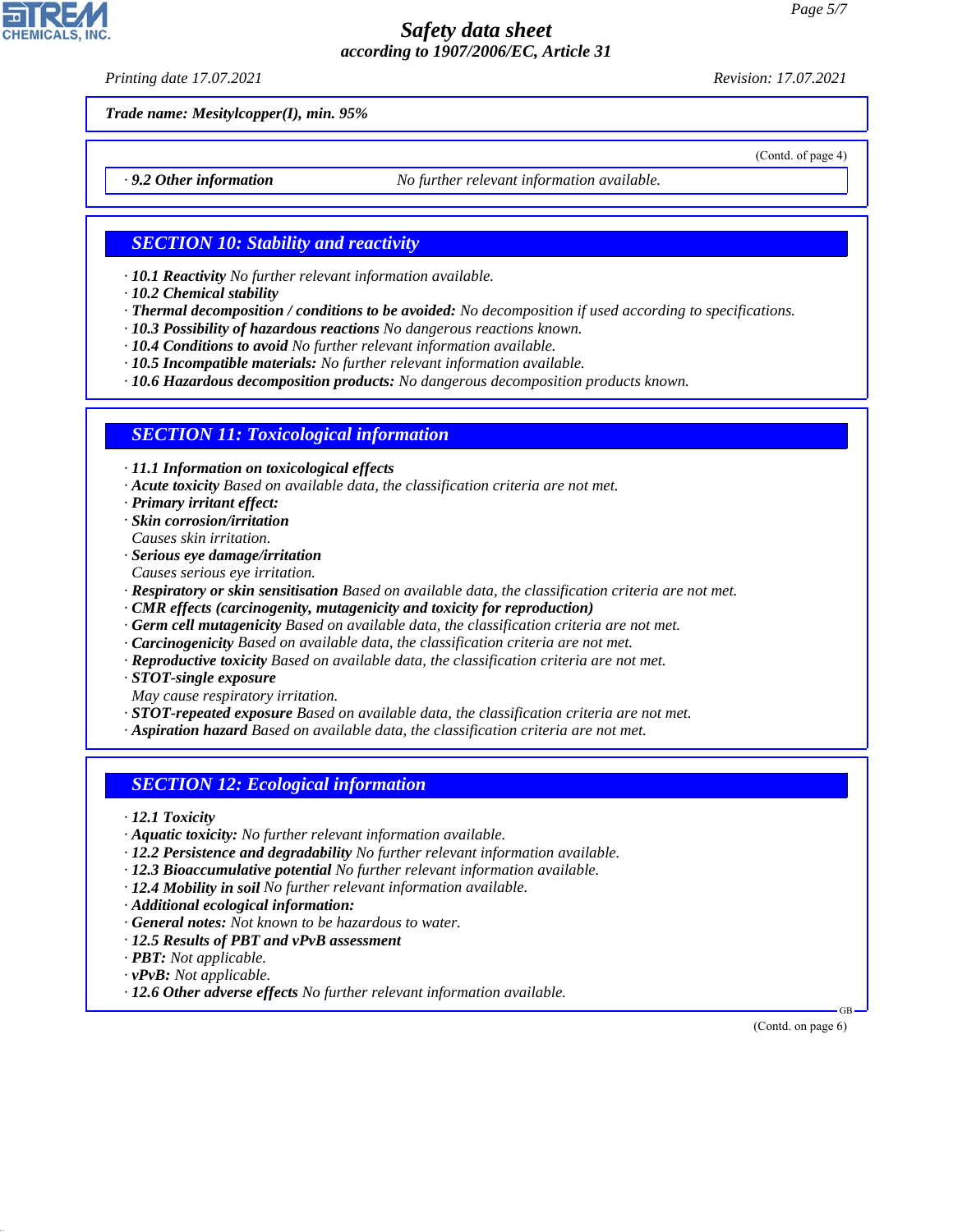*Printing date 17.07.2021 Revision: 17.07.2021*

*Trade name: Mesitylcopper(I), min. 95%*

(Contd. of page 5)

## *SECTION 13: Disposal considerations*

#### *· 13.1 Waste treatment methods*

#### *· Recommendation*

*Must not be disposed together with household garbage. Do not allow product to reach sewage system.*

- *· Uncleaned packaging:*
- *· Recommendation: Disposal must be made according to official regulations.*

| <b>SECTION 14: Transport information</b>                                                                     |                 |  |  |
|--------------------------------------------------------------------------------------------------------------|-----------------|--|--|
| $\cdot$ 14.1 UN-Number<br>ADR, ADN, IMDG, IATA                                                               | not regulated   |  |  |
| $\cdot$ 14.2 UN proper shipping name<br>· ADR, ADN, IMDG, IATA                                               | not regulated   |  |  |
| $\cdot$ 14.3 Transport hazard class(es)                                                                      |                 |  |  |
| · ADR, ADN, IMDG, IATA<br>· Class                                                                            | not regulated   |  |  |
| · 14.4 Packing group<br>· ADR, IMDG, IATA                                                                    | not regulated   |  |  |
| $\cdot$ 14.5 Environmental hazards:<br>$\cdot$ Marine pollutant:                                             | N <sub>O</sub>  |  |  |
| $\cdot$ 14.6 Special precautions for user                                                                    | Not applicable. |  |  |
| $\cdot$ 14.7 Transport in bulk according to Annex II of<br><b>Marpol and the IBC Code</b><br>Not applicable. |                 |  |  |
| · UN "Model Regulation":                                                                                     | not regulated   |  |  |

## *SECTION 15: Regulatory information*

*· 15.1 Safety, health and environmental regulations/legislation specific for the substance or mixture*

*· Directive 2012/18/EU*

- *· Named dangerous substances ANNEX I Substance is not listed.*
- *· 15.2 Chemical safety assessment: A Chemical Safety Assessment has not been carried out.*

## *SECTION 16: Other information*

*This information is based on our present knowledge. However, this shall not constitute a guarantee for any specific product features and shall not establish a legally valid contractual relationship.*

*· Department issuing SDS: Technical Department.*

*· Contact: Technical Director*

44.1.1

*· Abbreviations and acronyms:*

*ADR: Accord européen sur le transport des marchandises dangereuses par Route (European Agreement concerning the International Carriage of Dangerous Goods by Road)*

*IMDG: International Maritime Code for Dangerous Goods*

*IATA: International Air Transport Association*

*GHS: Globally Harmonised System of Classification and Labelling of Chemicals*

*CAS: Chemical Abstracts Service (division of the American Chemical Society)*

(Contd. on page 7)

GB